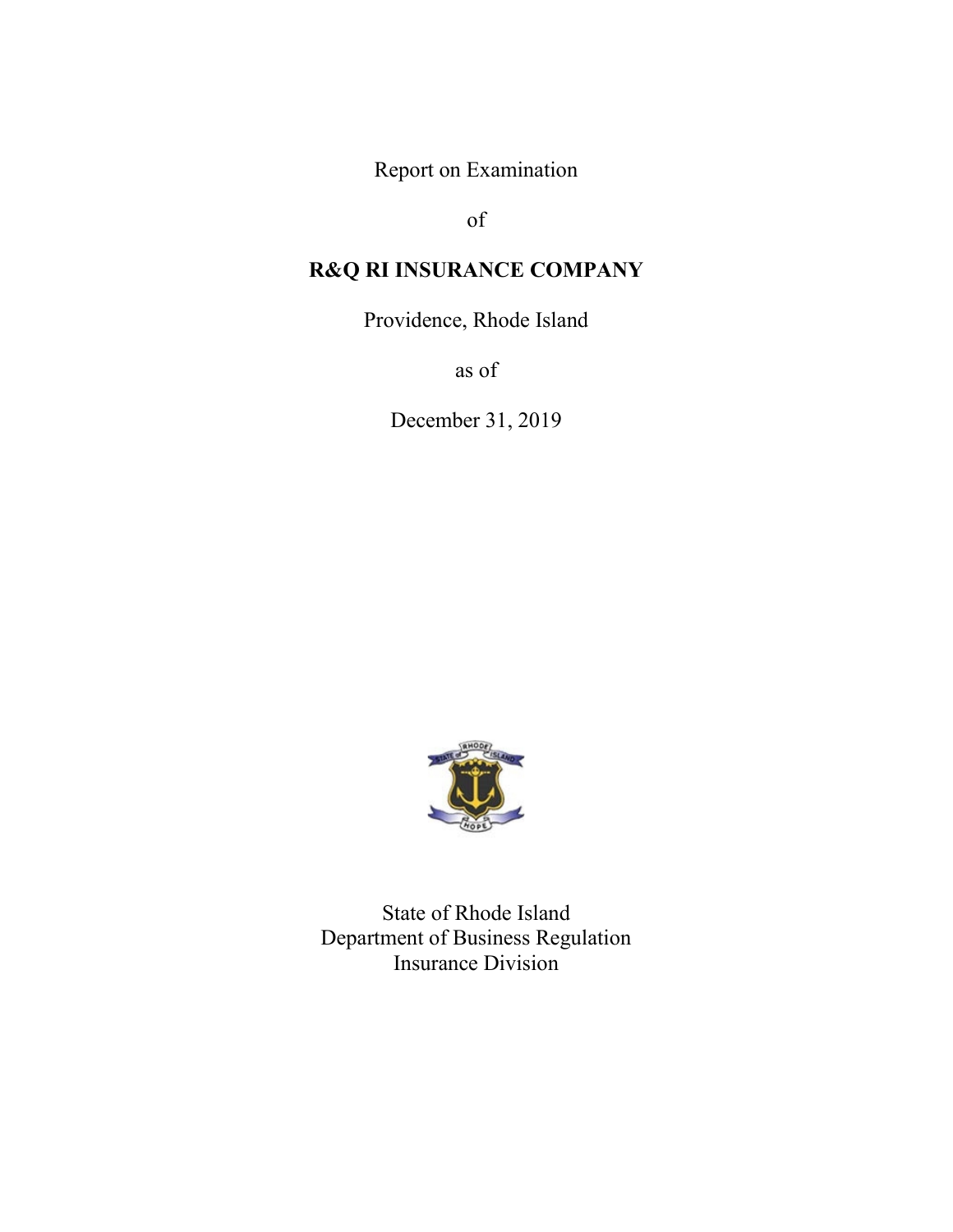

**State of Rhode Island** DEPARTMENT OF BUSINESS REGULATION 1511 Pontiac Avenue, Bldg. 69-2 **Cranston, Rhode Island 02920** 

**Insurance Division** 

## **ADOPTION ORDER**

The attached Report on Examination as of December 31, 2019 of the condition and affairs of

## R&Q RI INSURANCE COMPANY

was recently completed by duly qualified examiners, pursuant to the provisions of the Rhode Island General Laws.

Due consideration has been given to the comments of the examiners regarding the operation of the Company and its financial condition, as reflected in the Report.

It is therefore ORDERED that said Report be, and it is hereby, adopted and filed and made an official record of this Department as of this date.

Department of Business Regulation

myer

Elizabeth Kelleher Dwyer Superintendent of Insurance

Dated: June 24, 2021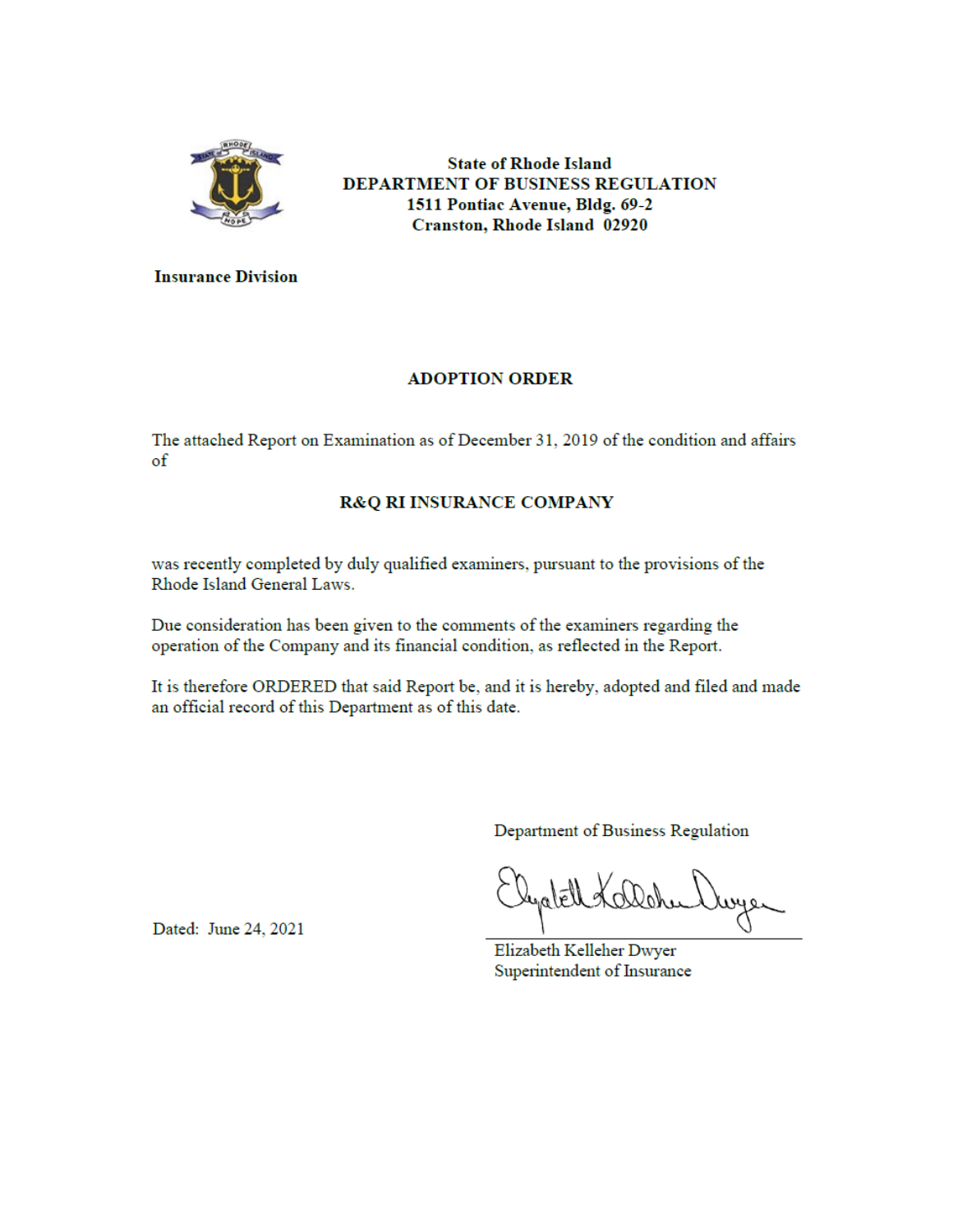## **TABLE OF CONTENTS**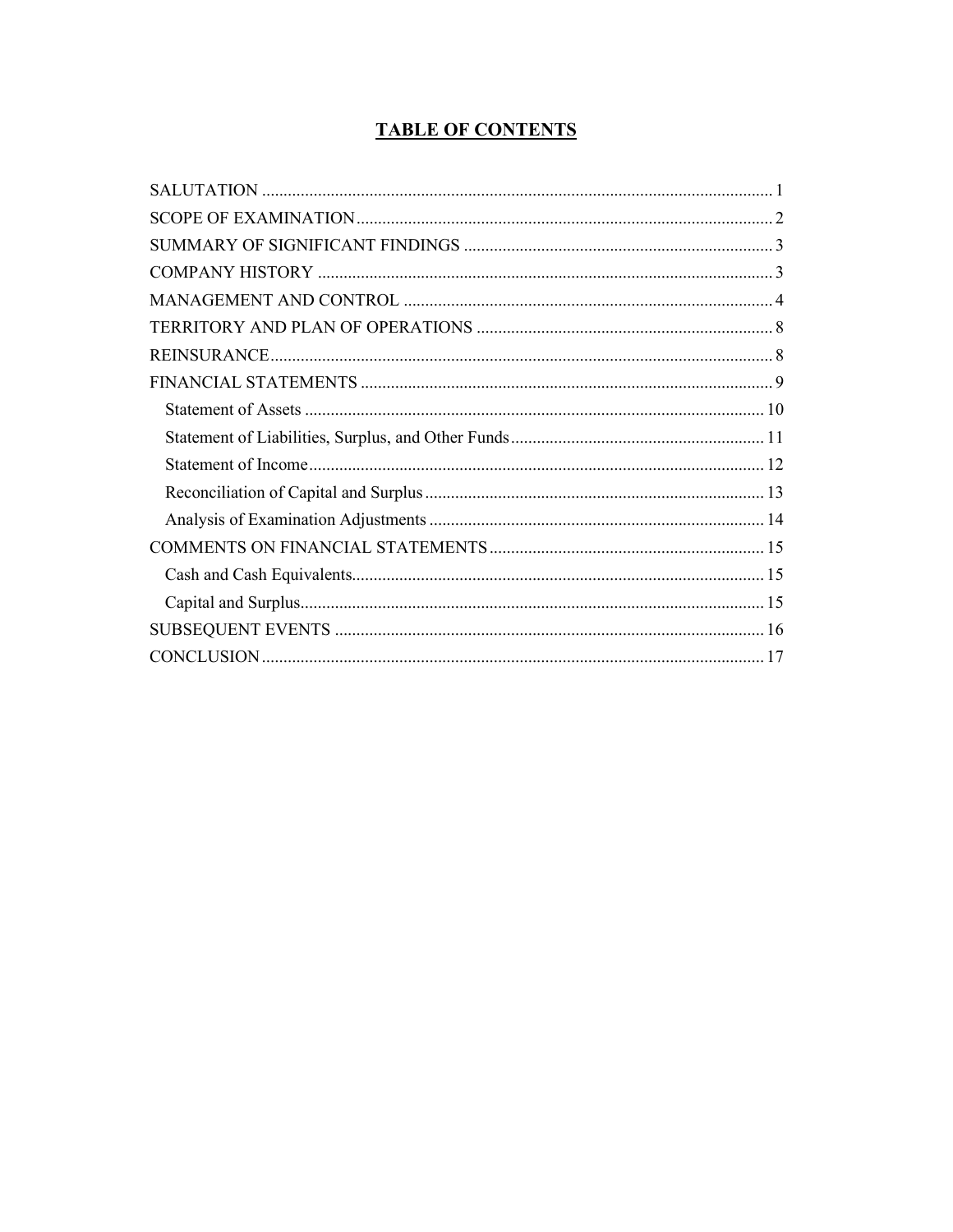May 28, 2021

<span id="page-3-0"></span>Ms. Elizabeth Kelleher Dwyer Superintendent of Insurance State of Rhode Island Department of Business Regulation 1511 Pontiac Avenue, Bldg. 69-2 Cranston, Rhode Island 02920

Dear Superintendent Dwyer:

In accordance with your instructions and pursuant to Chapters 13.1 and 35 of Title 27 of the General Laws of the State of Rhode Island, an examination has been made as of December 31, 2019, of the financial condition and affairs of

### **R&Q RI INSURANCE COMPANY**

located at 40 Westminster Street, Providence, Rhode Island. The report of such examination is herewith submitted.

R&Q RI Insurance Company, also referred to within this report as "R&Q RI," or "the Company," was incorporated on June 23, 2017, therefore, this was the initial financial examination as of December 31, 2019. The examination was conducted by the Insurance Division of the State of Rhode Island ("Insurance Division").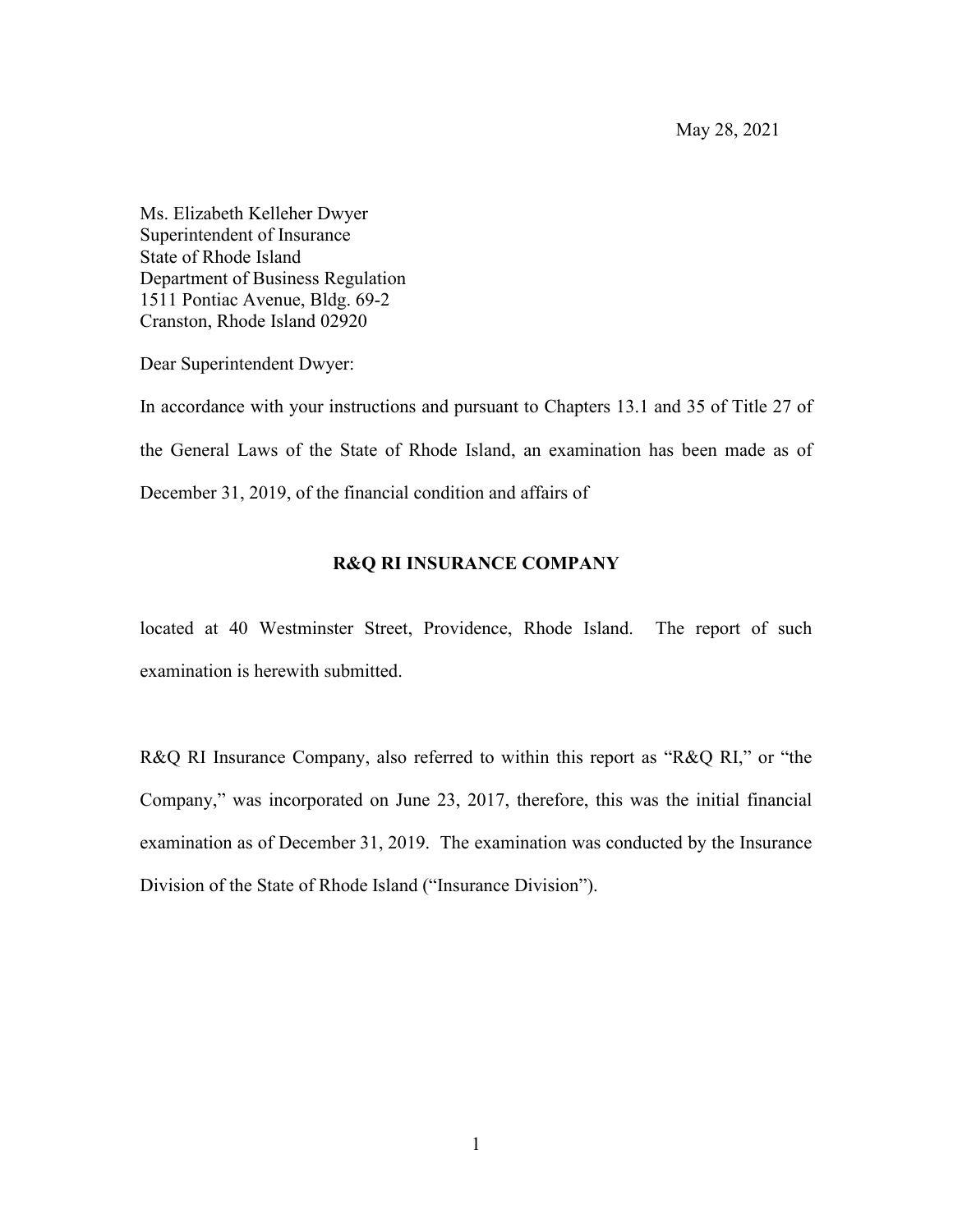#### **SCOPE OF EXAMINATION**

<span id="page-4-0"></span>The current examination was performed as of December 31, 2019 and was performed in compliance with the above-mentioned sections of the General Laws of the State of Rhode Island, as amended. The examination was conducted in accordance with the National Association of Insurance Commissioners ("NAIC") *Financial Condition Examiners Handbook* ("Handbook") risk-focused examination process, and was performed in conjunction with the 2019 full-scope coordinated multi-state risk-focused examination ("Coordinated Exam") of Randall & Quilter Investment Group ("RQIG"), a Bermuda domiciled holding company established in 1991. The Coordinated Exam encompassed six (6) entities within the RQIG holding company system, as follows: Accredited Surety and Casualty Company, Inc. (Florida), Global Reinsurance Corporation of America (New York), R&Q Reinsurance Company (Pennsylvania), Transport Insurance Company (Ohio), National Legacy Insurance Company (Oklahoma), and R&Q RI Insurance Company. The Florida Department of Insurance served as the lead state for the Coordinated Exam. Rhode Island, New York, Oklahoma, Ohio, and Pennsylvania all served as participating states.

The Handbook requires that we plan and perform the examination to evaluate the financial condition, assess corporate governance, identify current and prospective risks of the Company, and evaluate system controls and procedures used to mitigate those risks. An examination also includes identifying and evaluating significant risks that could cause an insurer's surplus to be materially misstated both currently and prospectively.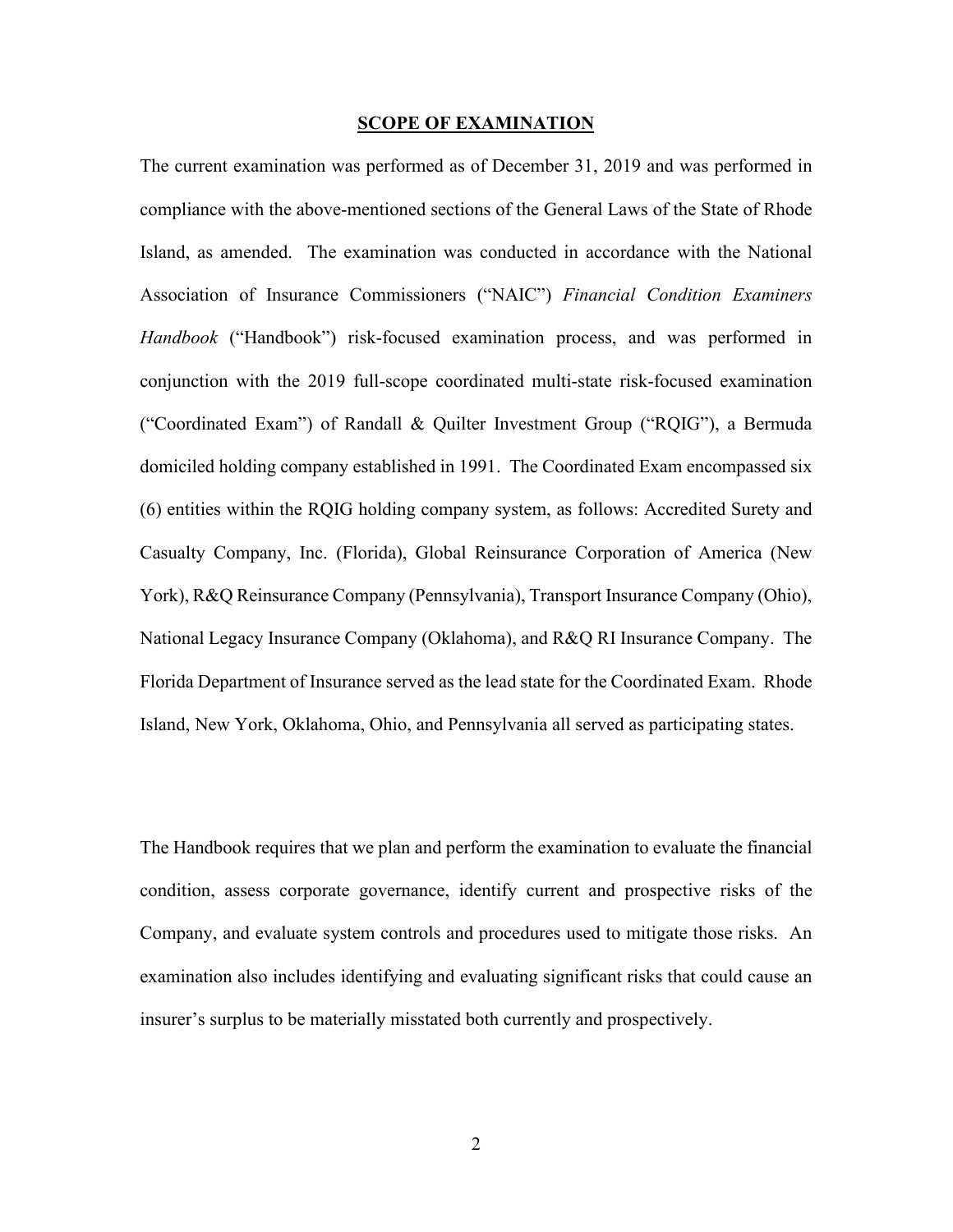All accounts and activities of the Company were considered in accordance with the riskfocused examination process. This may include assessing significant estimates made by management and evaluating management's compliance with Statutory Accounting Principles. The examination does not attest to the fair presentation of the financial statements included herein. If, during the course of the examination an adjustment was identified, the impact of such adjustment will be documented separately following the Company's financial statements.

#### **SUMMARY OF SIGNIFICANT FINDINGS**

<span id="page-5-0"></span>There were no material adverse or significant non-compliance findings noted during the examination conducted as of December 31, 2019.

#### **COMPANY HISTORY**

<span id="page-5-1"></span>R&Q RI Insurance Company was formed on June 23, 2017 and derives its corporate existence and powers from the provisions of the Rhode Island Business Corporations Act, General Law 7-1.1.

The Company adopted Bylaws by Unanimous Written Consent of the Board of Directors on May 10, 2017.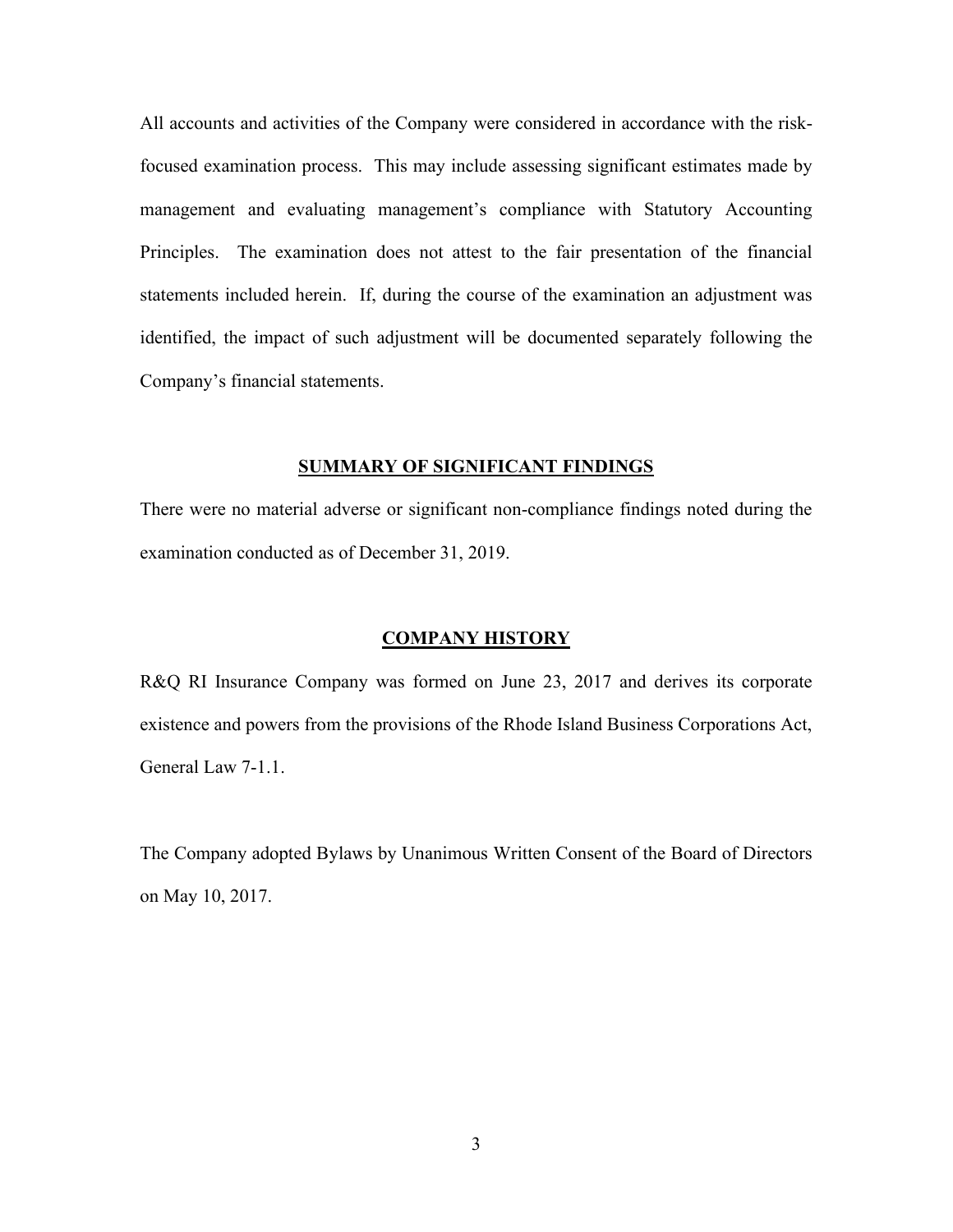#### **MANAGEMENT AND CONTROL**

#### <span id="page-6-0"></span>Stockholders

The Bylaws, in the form adopted by the shareholder of the Company on May 10, 2017, provide that an annual meeting of stockholders shall be determined by the Board of Directors ("Board").

Special meetings of the stockholders, for any purpose or purposes, unless otherwise prescribed by law, may be called by the Chairman of the Board, President, or the Board of Directors, and shall be called by the Secretary at the request of any shareholder entitled to vote at the meeting.

#### Board of Directors

The Charter provides that the corporate powers of the Company shall be exercised through its Board of Directors. On May 10, 2017, the Board approved Bylaws providing that the Board shall consist of not less than five (5) and not more than twenty-one (21) members.

The directors shall be elected at each annual meeting of the stockholders to hold office until his or her successor is elected and qualified or until his or her earlier death, resignation or removal. Vacancies and newly created directorships resulting from any increase in the number of directors may be filled by a majority of the directors then in office though less than a quorum. A director elected to fill a vacancy shall be elected for the unexpired term of such director's predecessor. A director elected to fill a newly created directorship shall be elected for a term continuing only until the next election of directors by the shareholders.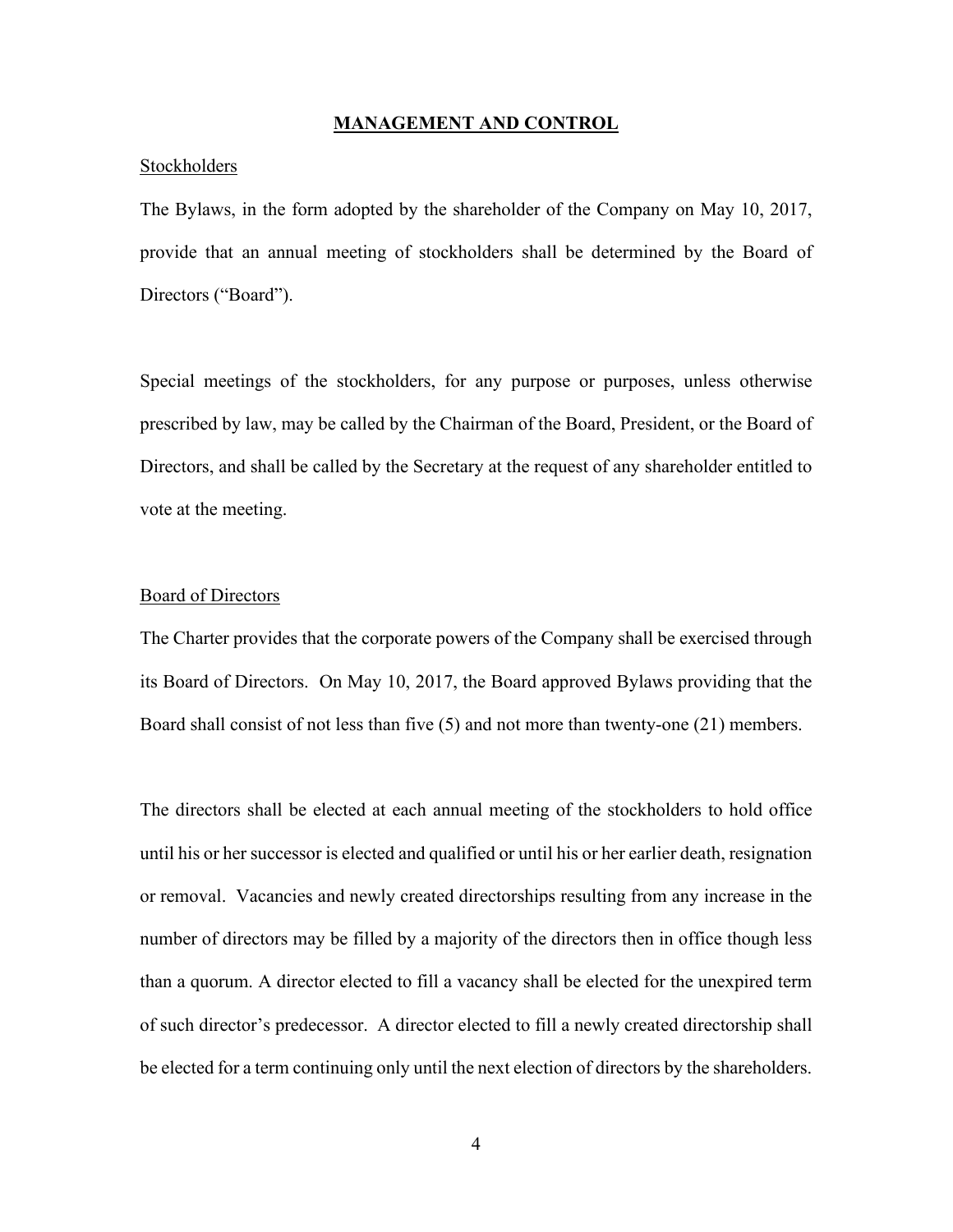## Regular Meetings

The Bylaws provide that the time and place of meetings of the Board shall be determined by the Board, provided that the Board shall meet not less than two (2) times per year.

#### Special Meetings

The Bylaws permit special meetings to be called by or at the request of the Chairman of the Board, the President, or any two (2) directors.

### Action Without Meetings

Unless otherwise restricted by the Articles of Incorporation or the Bylaws, any action required or permitted to be taken at any meetings of the Board of Directors or of any committee thereof may be taken without a meeting, if all members of the Board or committee, as the case may be, consent thereto in writing, and the writing or writings are filed with the minutes of proceedings of the Board or committee.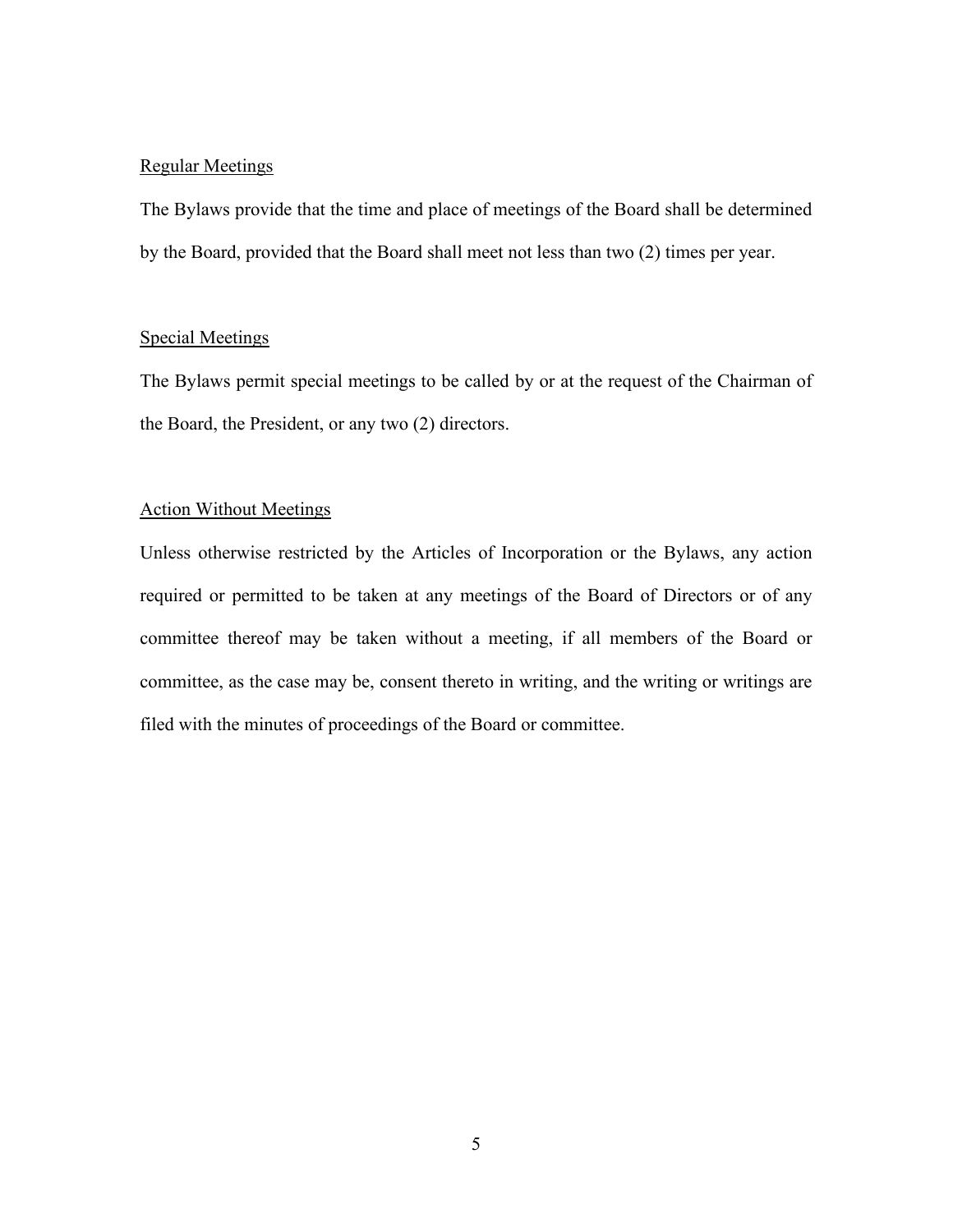| <b>Name</b>                | <b>Business Affiliation</b>               | Term<br><b>Expires</b> |
|----------------------------|-------------------------------------------|------------------------|
| Andrew W. McCarthy         | R&Q Group (Employer) Head of Group Credit | 2020                   |
|                            | Control                                   |                        |
| Pamela S. Sellers-Hoelsken | R&Q Group (Employer) President, US        | 2020                   |
|                            | <b>Insurance Services Division</b>        |                        |
| John W. Fischer            | R&Q Group (Employer) Non-Executive        | 2020                   |
|                            | Director                                  |                        |
| Christopher W. Reichow     | R&Q Group (Employer) US General Counsel   | 2020                   |
| Vacant <sup>1</sup>        |                                           |                        |

At December 31, 2019 the following individuals served as Directors of the Company:

The Articles of Incorporation provides that the Board of Directors may elect various committees from time to time as they see fit and may delegate to such committees such other powers as they may deem expedient. As of December 31, 2019, there are no committees of the Board.

### **Officers**

The Bylaws provide that the officers of the Company shall be elected at the annual meeting of the Board of Directors and shall hold office until their successors are elected and qualified. The Board shall elect a Chairman, a President, one or more Vice Presidents, a Treasurer, a Secretary, and such other officers as may be deemed necessary by the Board. The Officers serving and their respective titles at December 31, 2019 are as follows:

| <b>Name</b>                | Title     |
|----------------------------|-----------|
| Pamela S. Sellers-Hoelsken | President |
| Desiree R. Mecca           | Treasurer |
| Michael L. Glover          | Secretary |

<span id="page-8-0"></span><sup>&</sup>lt;sup>1</sup> Mark Langridge resigned as a director in December 2019, and was replaced by Gregg Jarvis subsequent to year-end.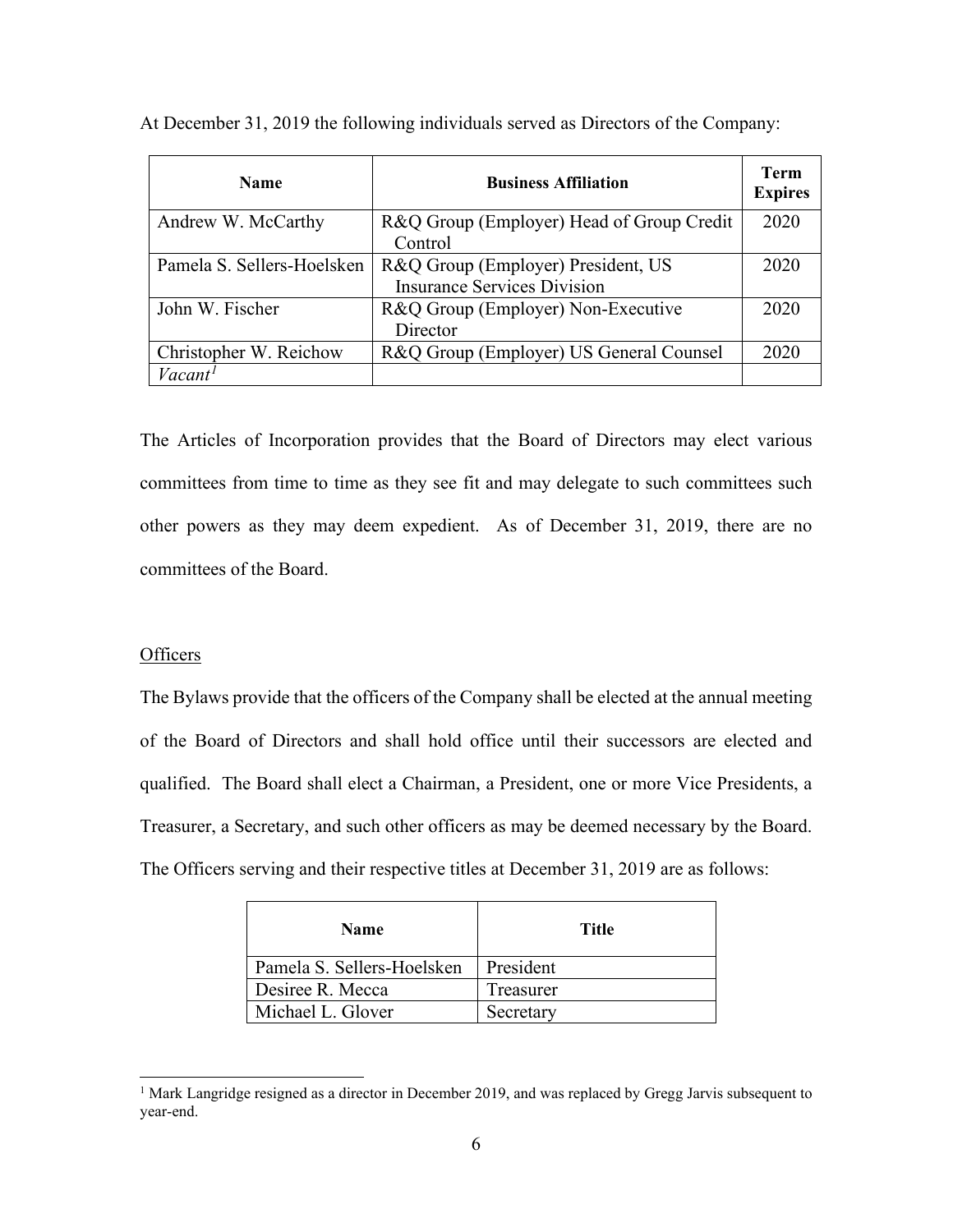## Organizational Structure

At December 31, 2019, Randall & Quilter America Holdings Inc. owned 100% of the issued and outstanding common capital stock of the Company.

The following represents an abbreviated organizational chart as of December 31, 2019. The chart is not inclusive of the entire organizational structure, but includes only the Company and its controlling affiliates:



## Intercompany Agreements

At December 31, 2019, the Company was not a party to any intercompany agreements.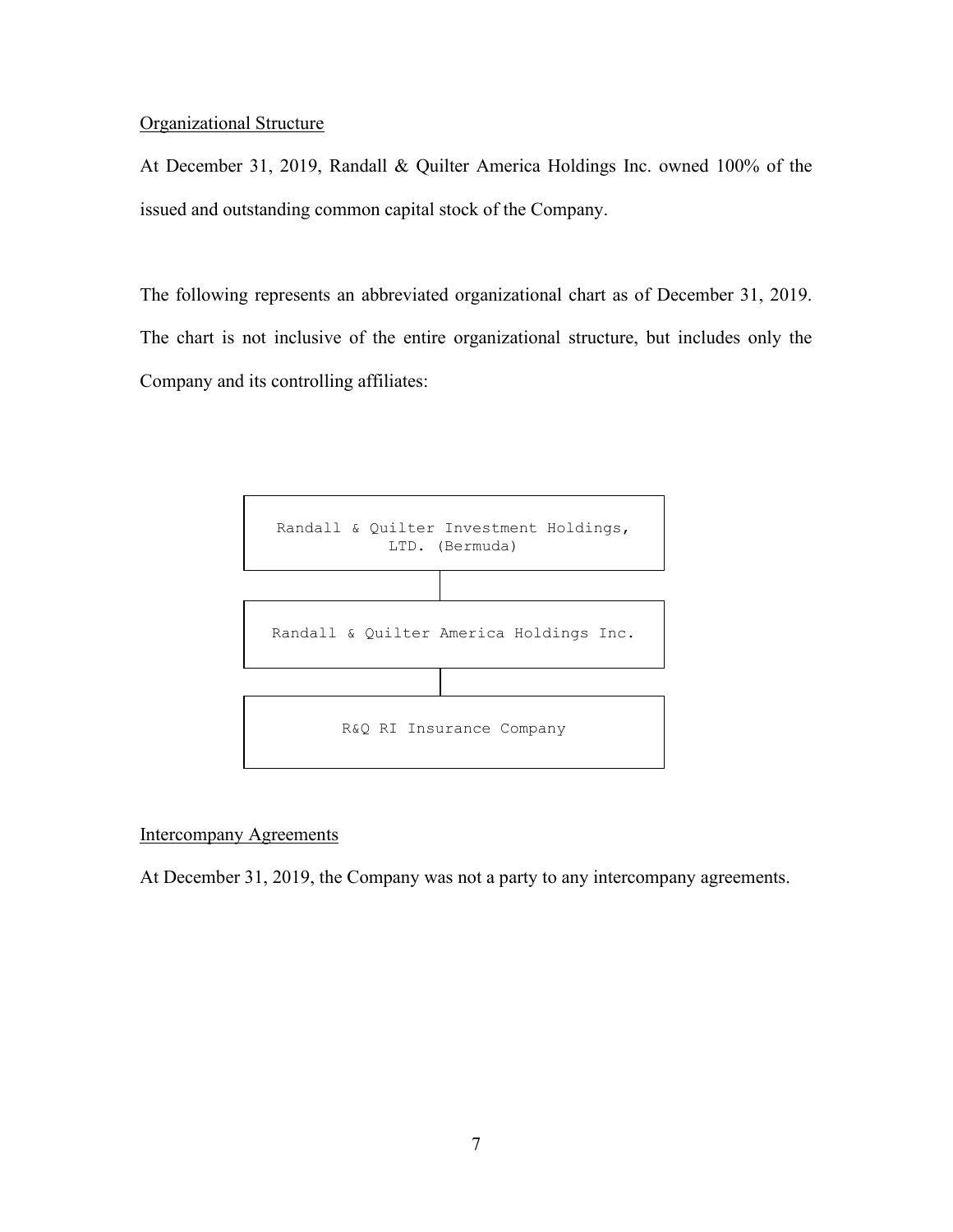## **TERRITORY AND PLAN OF OPERATIONS**

<span id="page-10-0"></span>A review of certificates of authority or compliance in effect at December 31, 2019 verified that the Company was licensed to transact business only in the State of Rhode Island.

The Articles of Incorporation empower the Company to issue policies and transact the business of all lines of property and casualty insurance.

## **REINSURANCE**

<span id="page-10-1"></span>At December 31, 2019, the Company was not a party to any reinsurance agreements.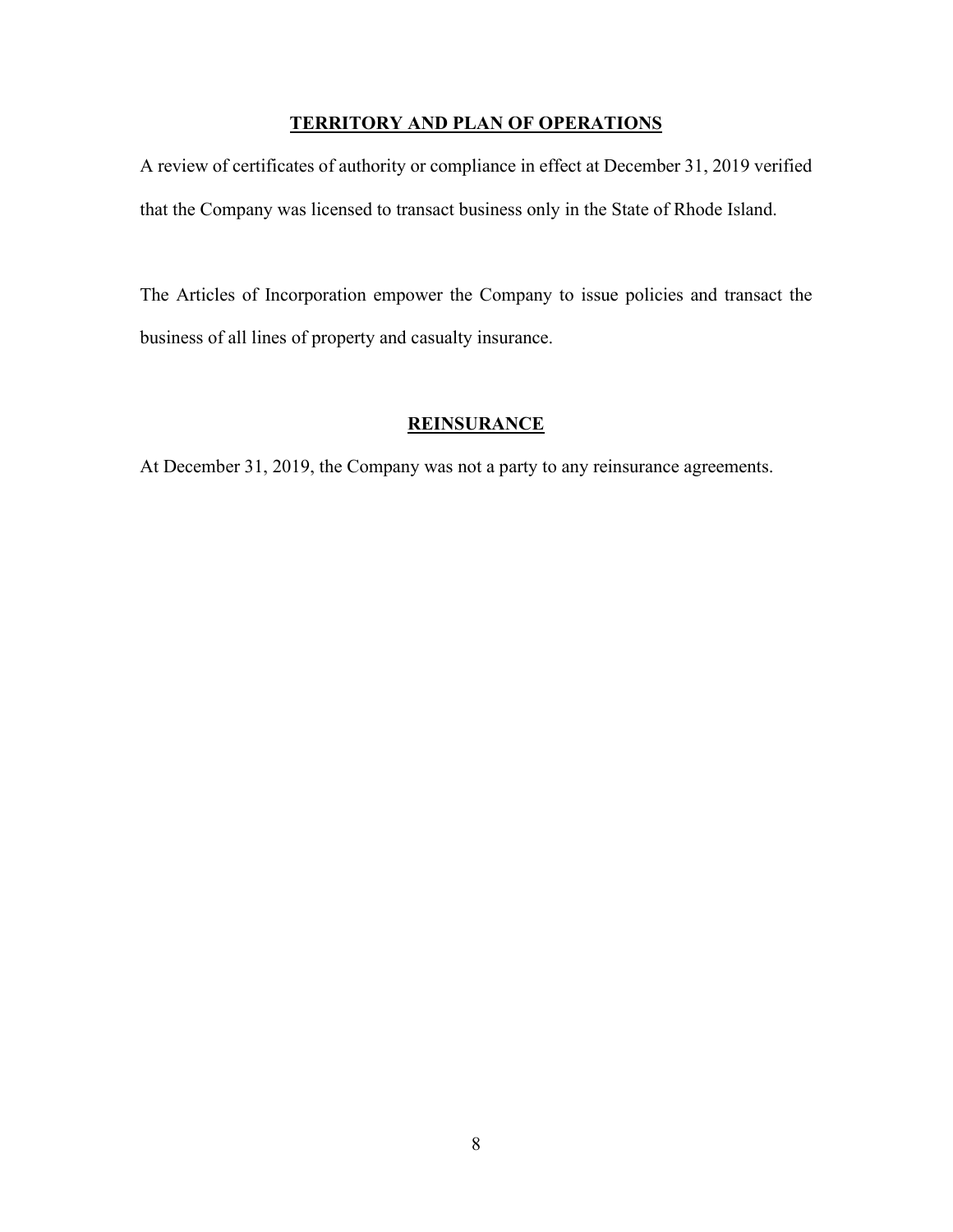#### **FINANCIAL STATEMENTS**

<span id="page-11-0"></span>The following financial statements are based on the statutory financial statements filed by the Company with the State of Rhode Island Department of Business Regulation and present the financial condition of the Company for the period ending December 31, 2019. The accompanying comments on the financial statements reflect any examination adjustments to the amounts reported in the annual statements and should be considered an integral part of the financial statements.

> Statement of Assets December 31, 2019

Statement of Liabilities, Surplus, and Other Funds December 31, 2019

> Statement of Income Year ended December 31, 2019

Reconciliation of Capital and Surplus December 31, 2017 to December 31, 2019

Analysis of Examination Adjustments December 31, 2019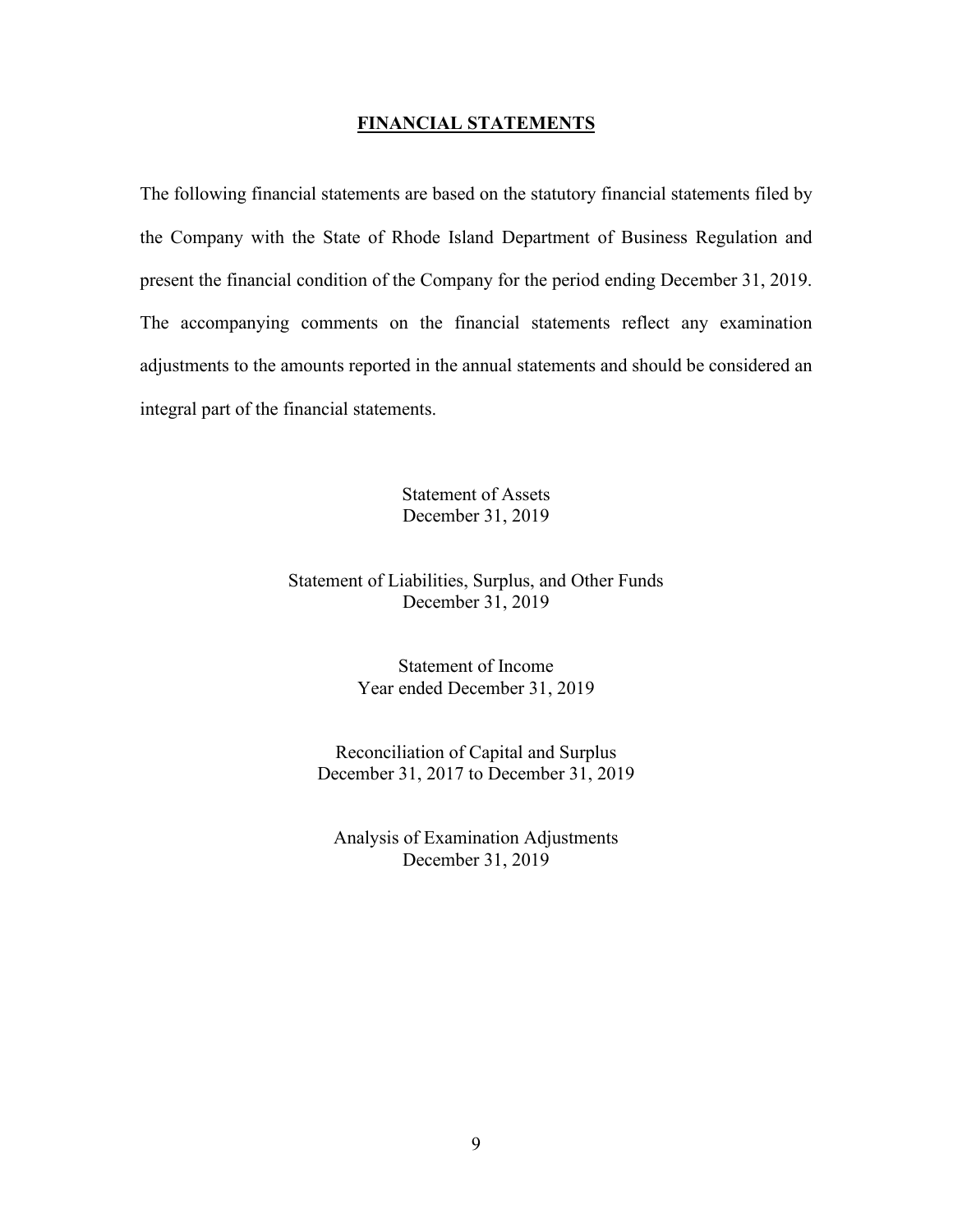#### **R&Q RI INSURANCE COMPANY Statement of Assets December 31, 2019**

<span id="page-12-0"></span>

|                                                    |              | December 31,<br>2019 |
|----------------------------------------------------|--------------|----------------------|
| Cash, cash equivalents, and short-term investments | <sup>S</sup> | 3,032,968            |
| <b>Total Assets</b>                                |              | \$3,032,968          |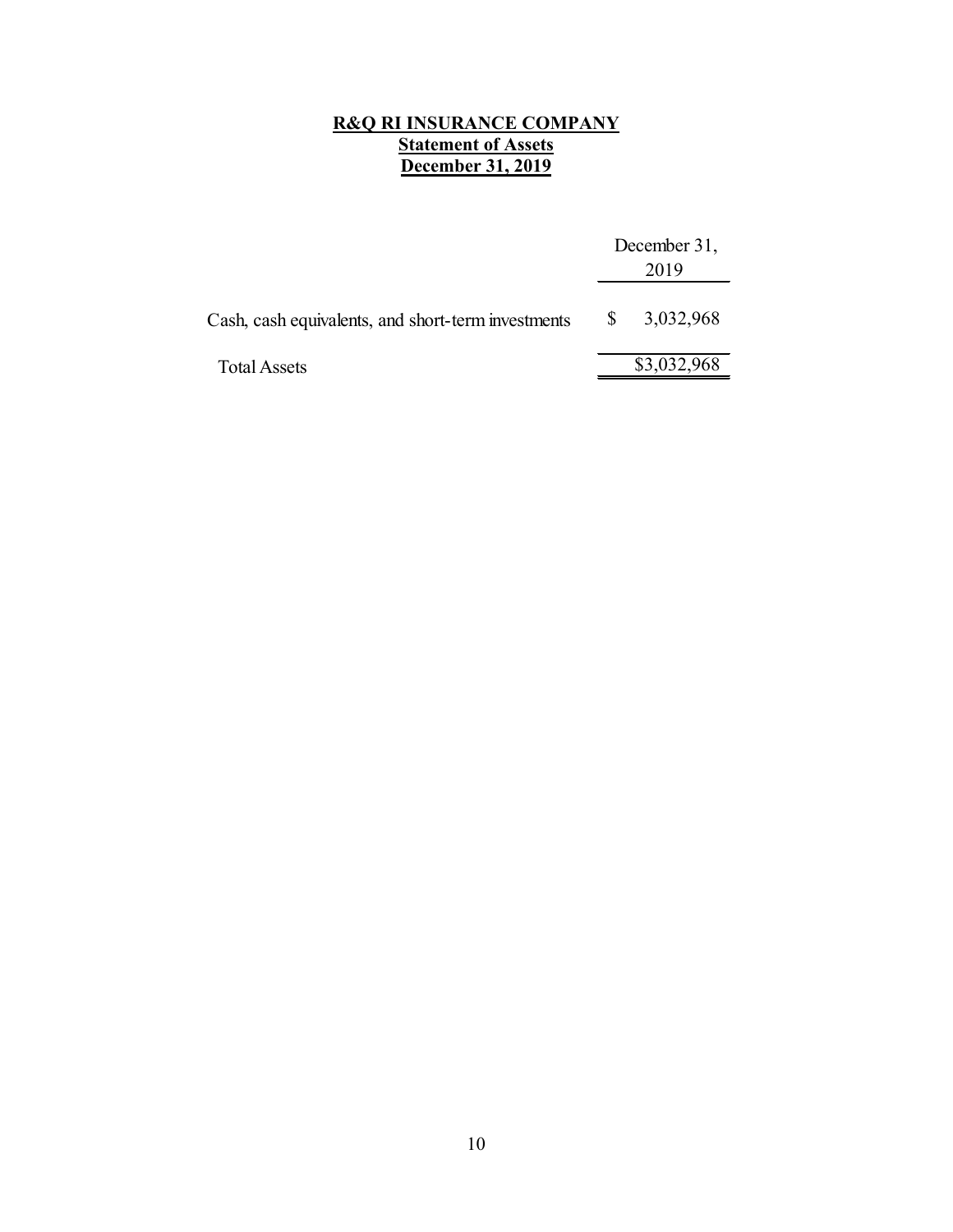## <span id="page-13-0"></span>**R&Q RI INSURANCE COMPANY Statement of Liabilities, Surplus, and Other Funds <u>December 31, 2019</u>**

|                                                 | December 31,    |  |
|-------------------------------------------------|-----------------|--|
|                                                 | 2019            |  |
| Current federal and foreign income taxes        | \$<br>3,582     |  |
| Payable to parent, subsidiaries, and affiliates |                 |  |
| <b>Total Liabilities</b>                        | \$<br>3,582     |  |
| Common capital stock                            | 1,000,000       |  |
| Gross paid in and contibuted surplus            | 2,000,000       |  |
| Unassigned funds (surplus)                      | 29,386          |  |
| Total Capital and Surplus                       | \$<br>3,029,386 |  |
| Total Liabilities, Capital and Surplus          | 3,032,968       |  |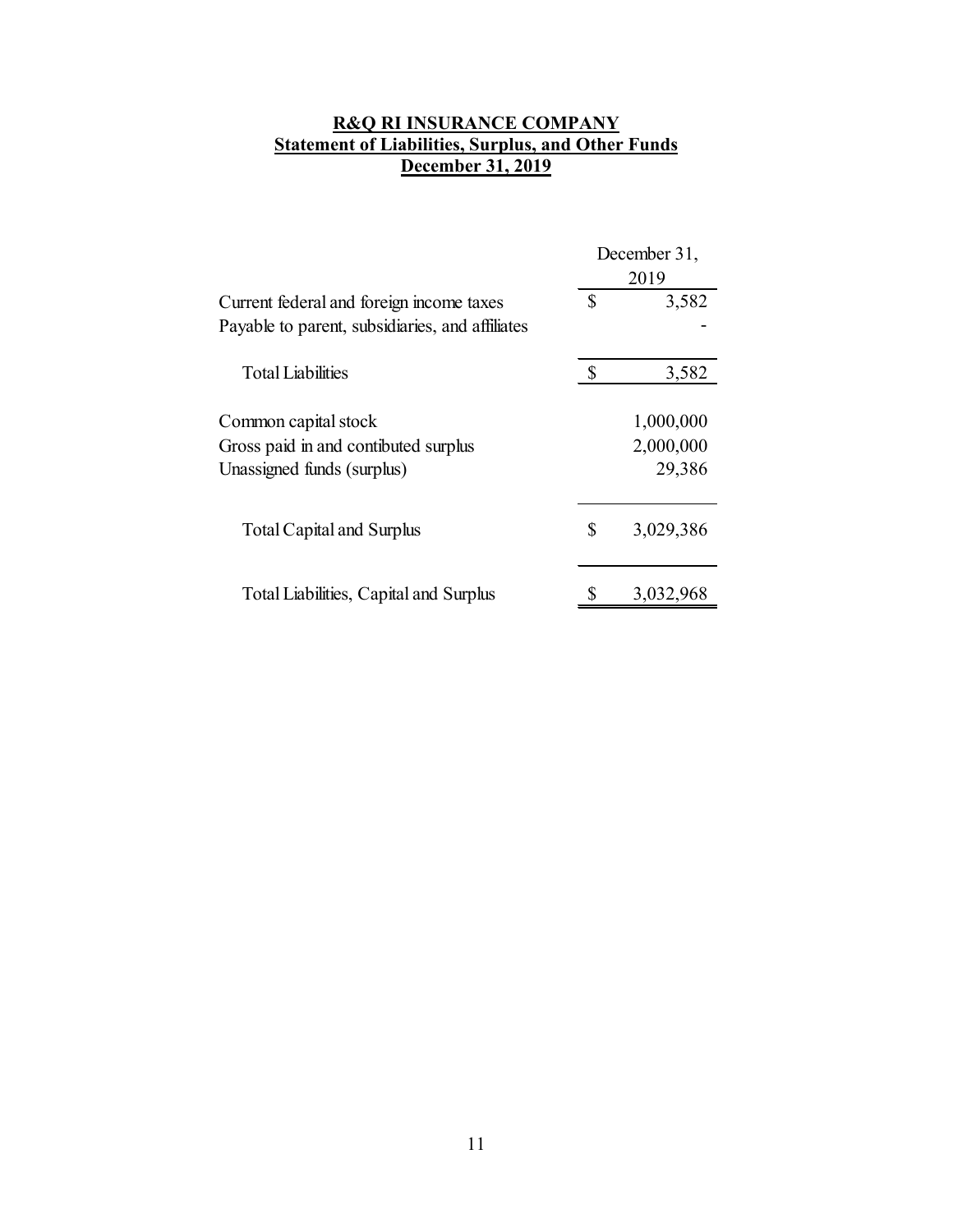#### **R&Q RI INSURANCE COMPANY Statement of Income Year Ended December 31, 2019**

<span id="page-14-0"></span>

| \$<br>Premiums earned<br>Deductions:<br>Other underwriting expenses incurred<br>10<br>Total underwriting deductions<br>10<br>Net underwriting gain (loss)<br>(10)<br><b>Investment Income:</b><br>Net investment income earned<br>17,067<br>17,067<br>Net investment gain (loss)<br>Other Income:<br>Total other income<br>Net income, after dividends to policyholders, after<br>capital gains tax, and before all other federal<br>and foreign income taxes<br>17,057<br>Federal and foreign income taxes incurred<br>(3, 722)<br>Net income<br>\$13,335 | Underwriting Income: |  |  |
|------------------------------------------------------------------------------------------------------------------------------------------------------------------------------------------------------------------------------------------------------------------------------------------------------------------------------------------------------------------------------------------------------------------------------------------------------------------------------------------------------------------------------------------------------------|----------------------|--|--|
|                                                                                                                                                                                                                                                                                                                                                                                                                                                                                                                                                            |                      |  |  |
|                                                                                                                                                                                                                                                                                                                                                                                                                                                                                                                                                            |                      |  |  |
|                                                                                                                                                                                                                                                                                                                                                                                                                                                                                                                                                            |                      |  |  |
|                                                                                                                                                                                                                                                                                                                                                                                                                                                                                                                                                            |                      |  |  |
|                                                                                                                                                                                                                                                                                                                                                                                                                                                                                                                                                            |                      |  |  |
|                                                                                                                                                                                                                                                                                                                                                                                                                                                                                                                                                            |                      |  |  |
|                                                                                                                                                                                                                                                                                                                                                                                                                                                                                                                                                            |                      |  |  |
|                                                                                                                                                                                                                                                                                                                                                                                                                                                                                                                                                            |                      |  |  |
|                                                                                                                                                                                                                                                                                                                                                                                                                                                                                                                                                            |                      |  |  |
|                                                                                                                                                                                                                                                                                                                                                                                                                                                                                                                                                            |                      |  |  |
|                                                                                                                                                                                                                                                                                                                                                                                                                                                                                                                                                            |                      |  |  |
|                                                                                                                                                                                                                                                                                                                                                                                                                                                                                                                                                            |                      |  |  |
|                                                                                                                                                                                                                                                                                                                                                                                                                                                                                                                                                            |                      |  |  |
|                                                                                                                                                                                                                                                                                                                                                                                                                                                                                                                                                            |                      |  |  |
|                                                                                                                                                                                                                                                                                                                                                                                                                                                                                                                                                            |                      |  |  |
|                                                                                                                                                                                                                                                                                                                                                                                                                                                                                                                                                            |                      |  |  |
|                                                                                                                                                                                                                                                                                                                                                                                                                                                                                                                                                            |                      |  |  |
|                                                                                                                                                                                                                                                                                                                                                                                                                                                                                                                                                            |                      |  |  |
|                                                                                                                                                                                                                                                                                                                                                                                                                                                                                                                                                            |                      |  |  |
|                                                                                                                                                                                                                                                                                                                                                                                                                                                                                                                                                            |                      |  |  |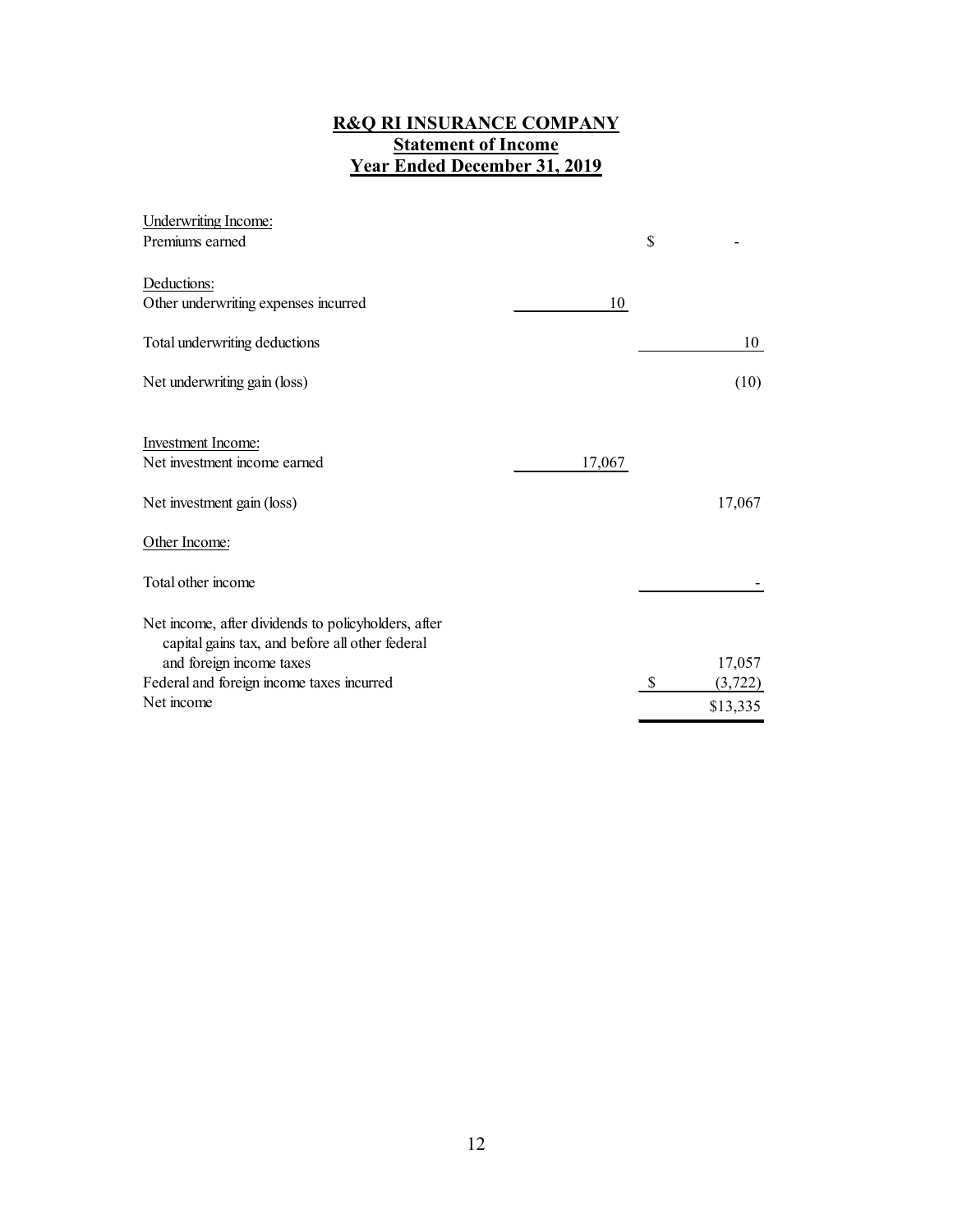## **R&Q RI INSURANCE COMPANY Reconciliation of Capital and Surplus June 23, 2017 to December 31, 2019**

<span id="page-15-0"></span>Capital and Surplus, June 23, 2017\*

\$

 $\overline{\phantom{a}}$ 

|                                                     | Gains     | Losses |           |
|-----------------------------------------------------|-----------|--------|-----------|
| Net income                                          | 29,386    |        |           |
| Capital Changes: Paid in                            | 1,000,000 |        |           |
| Surplus adjustment: Paid in                         | 2,000,000 |        |           |
| Total Gains and Losses                              | 3,029,386 |        |           |
| Net change in Capital and Surplus for<br>the period |           |        | 3,029,386 |
| Capital and Surplus, December 31, 2019              |           |        | 3,029,386 |

 $\rm *Incorporated/Organized$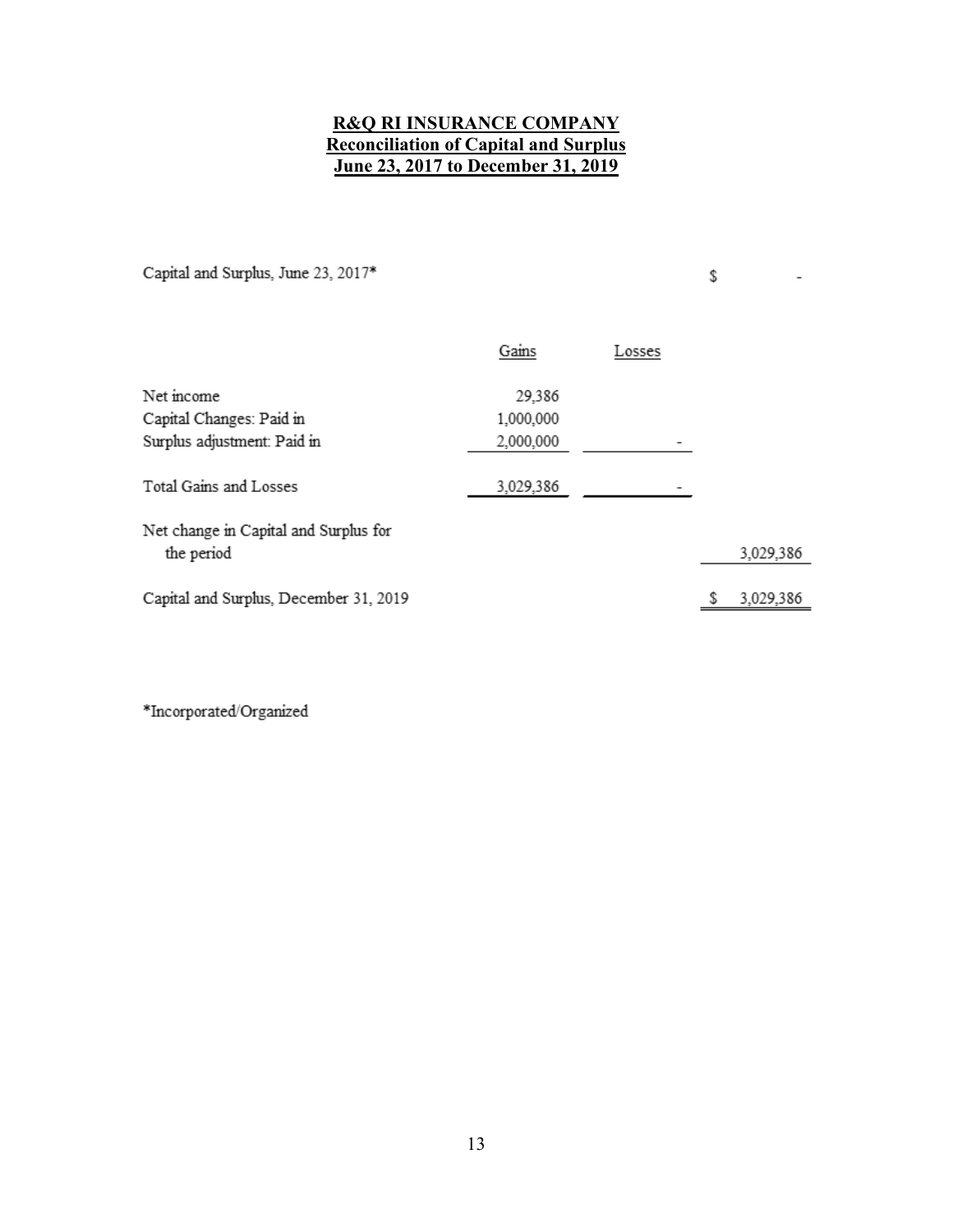## **R&Q RI INSURANCE COMPANY Analysis of Examination Adjustments December 31, 2019**

<span id="page-16-0"></span>The examination of the R&Q RI Insurance Company, performed as of December 31, 2019, did not disclose any material misstatements to the financial statements contained in its 2019 Annual Statement filing. Accordingly, the amounts reported by the Company have been accepted for purposes of this report.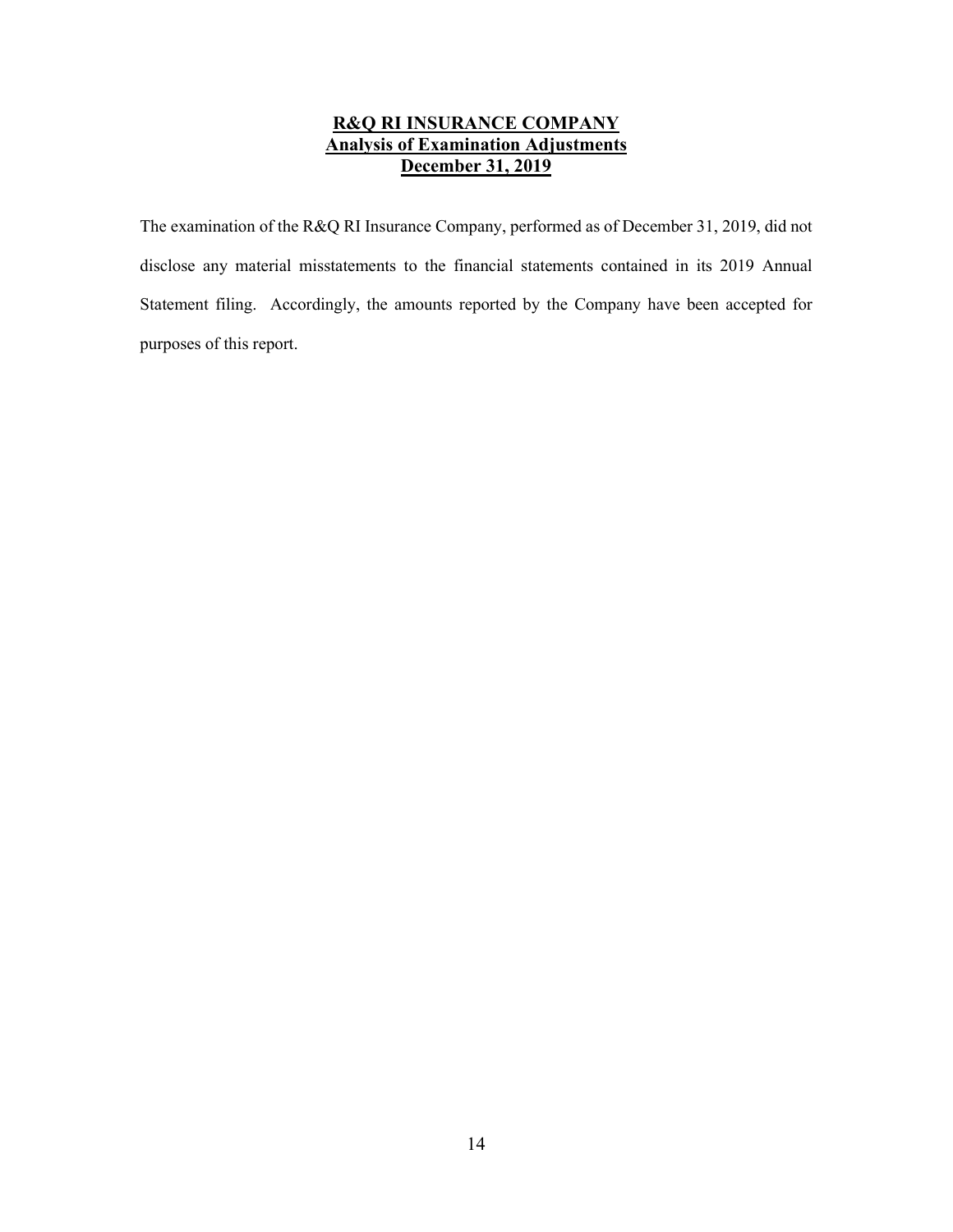### **COMMENTS ON FINANCIAL STATEMENTS**

## **ASSETS**

#### <span id="page-17-1"></span><span id="page-17-0"></span>**Cash and Cash Equivalents** \$3,032,968

| Cash             | \$95,303    |
|------------------|-------------|
| Cash Equivalents | \$2,937,665 |

The above amounts represent the net admitted values of the individually listed annual statement lines, which in the aggregate, represent 100% of the Company's total admitted assets. The Company's reported amounts have been accepted for purposes of this examination.

#### **CAPITAL AND SURPLUS**

### <span id="page-17-2"></span>**Capital and Surplus**   $\frac{$3,029,386}{2}$

The above amount is the same as that reported by the Company in its 2019 Annual Statement, and consists of the following:

| Common capital stock                     | \$1,000,000 |
|------------------------------------------|-------------|
| Gross paid in and contributed surplus    | 2,000,000   |
| Unassigned funds                         | 29,386      |
| Total (Surplus as regards policyholders) | \$3,029,386 |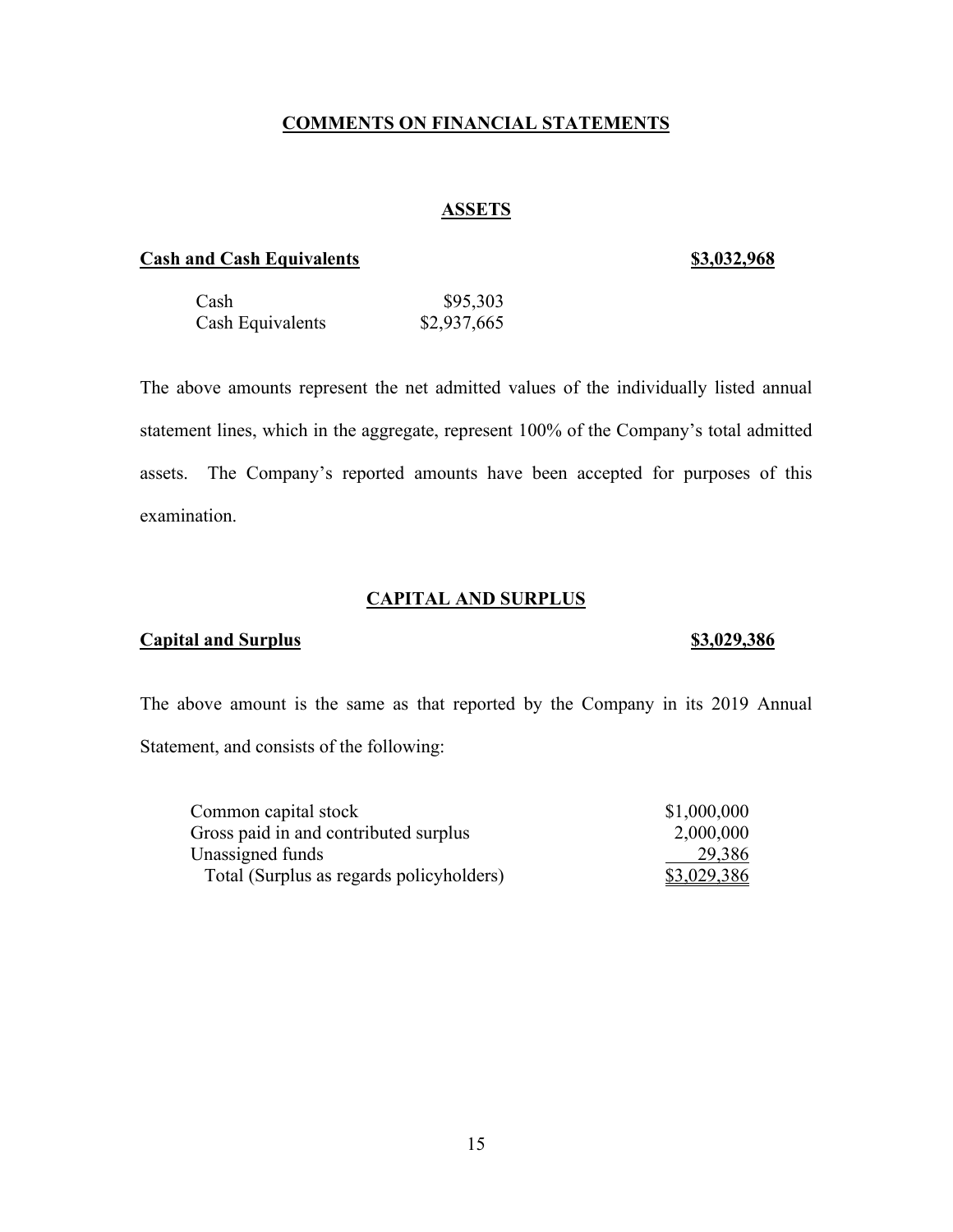#### **SUBSEQUENT EVENTS**

<span id="page-18-0"></span>A review of financial information, Company records, and the minutes to the Board of Directors' meetings for the period subsequent to the examination period was performed to ascertain whether any subsequent events have occurred which would have a material impact on the Company's operations or financial statements. In addition, an inquiry was made of the Company's management regarding subsequent events. Based upon our review, there was one (1) significant event that occurred subsequent to December 31, 2019:

1. On January 21, 2021, the Company's sole shareholder voted to take all steps necessary and proper to wind-up the Company's business and to dissolve the Company.